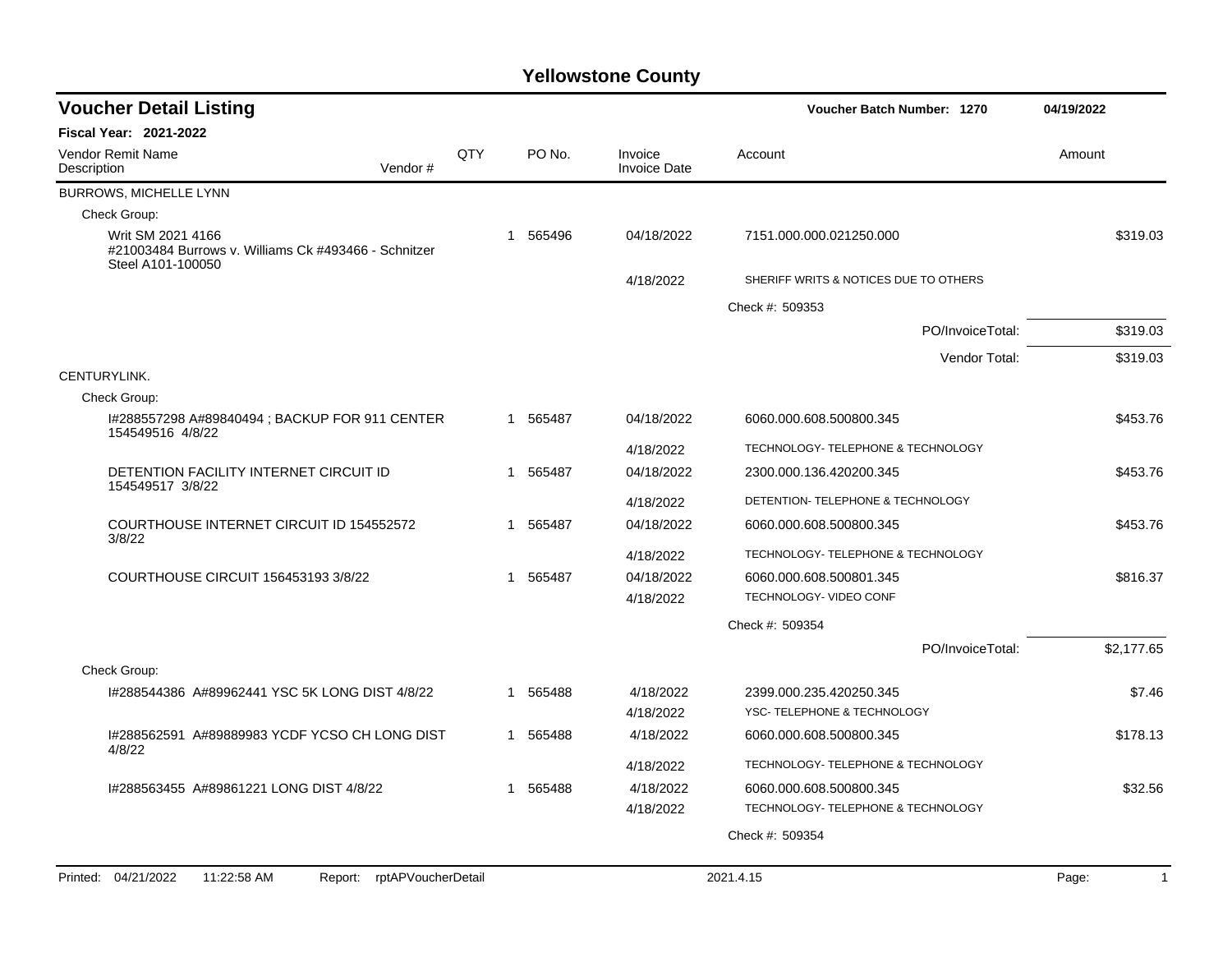| <b>Voucher Detail Listing</b>                                       |     |                        |                                | Voucher Batch Number: 1270                                          |                  | 04/19/2022              |
|---------------------------------------------------------------------|-----|------------------------|--------------------------------|---------------------------------------------------------------------|------------------|-------------------------|
| <b>Fiscal Year: 2021-2022</b>                                       |     |                        |                                |                                                                     |                  |                         |
| Vendor Remit Name<br>Description<br>Vendor#                         | QTY | PO No.                 | Invoice<br><b>Invoice Date</b> | Account                                                             |                  | Amount                  |
|                                                                     |     |                        |                                |                                                                     | PO/InvoiceTotal: | \$218.15                |
|                                                                     |     |                        |                                |                                                                     | Vendor Total:    | \$2,395.80              |
| <b>DIGICERT INC</b>                                                 |     |                        |                                |                                                                     |                  |                         |
| Check Group:<br>I#1392155, SECURE SITE PRO SSL, 2 YEAR              |     | 1 565479               | 04/18/2022                     | 1000.000.115.410580.368                                             |                  | \$8,090.20              |
| <b>SUBSCRIPTION</b>                                                 |     |                        |                                |                                                                     |                  |                         |
|                                                                     |     |                        | 4/18/2022                      | IT-SOFTWARE/HARDWARE MAINT                                          |                  |                         |
|                                                                     |     |                        |                                | Check #: 509355                                                     |                  |                         |
|                                                                     |     |                        |                                |                                                                     | PO/InvoiceTotal: | \$8,090.20              |
| <b>FISHER'S TECHNOLOGY</b>                                          |     |                        |                                |                                                                     | Vendor Total:    | \$8,090.20              |
| Check Group:                                                        |     |                        |                                |                                                                     |                  |                         |
| I#1009245 Canon copies 4/4/22                                       |     | 1 565492               | 04/18/2022<br>4/18/2022        | 2290.000.410.450400.363<br><b>EXTENSION- MACHINE MAINT</b>          |                  | \$213.68                |
|                                                                     |     |                        |                                | Check #: 509356                                                     |                  |                         |
|                                                                     |     |                        |                                |                                                                     | PO/InvoiceTotal: | \$213.68                |
|                                                                     |     |                        |                                |                                                                     | Vendor Total:    | \$213.68                |
| <b>LEGACY LAW FIRM</b>                                              |     |                        |                                |                                                                     |                  |                         |
| Check Group:                                                        |     |                        |                                |                                                                     |                  |                         |
| Mailback Refund Receipt #22-7094 DOC#4012520                        |     | 1 565499               | 04/18/2022<br>4/18/2022        | 1000.000.000.341040.000<br><b>GENERAL CLERK &amp; RECORDER FEES</b> |                  | \$2.00                  |
|                                                                     |     |                        |                                | Check #: 509357                                                     |                  |                         |
|                                                                     |     |                        |                                |                                                                     | PO/InvoiceTotal: | \$2.00                  |
|                                                                     |     |                        |                                |                                                                     | Vendor Total:    | \$2.00                  |
| LUNDBERG & ASSOCIATES P.C.                                          |     |                        |                                |                                                                     |                  |                         |
| Check Group:                                                        |     |                        |                                |                                                                     |                  |                         |
| Mailback Refund Receipt #22-5601 DOC#4010697                        |     | 565494<br>$\mathbf{1}$ | 04/18/2022<br>4/18/2022        | 1000.000.000.341040.000<br><b>GENERAL CLERK &amp; RECORDER FEES</b> |                  | \$19.00                 |
|                                                                     |     |                        |                                | Check #: 509358                                                     |                  |                         |
|                                                                     |     |                        |                                |                                                                     | PO/InvoiceTotal: | \$19.00                 |
| Printed: 04/21/2022<br>11:22:58 AM<br>rptAPVoucherDetail<br>Report: |     |                        |                                | 2021.4.15                                                           |                  | Page:<br>$\overline{2}$ |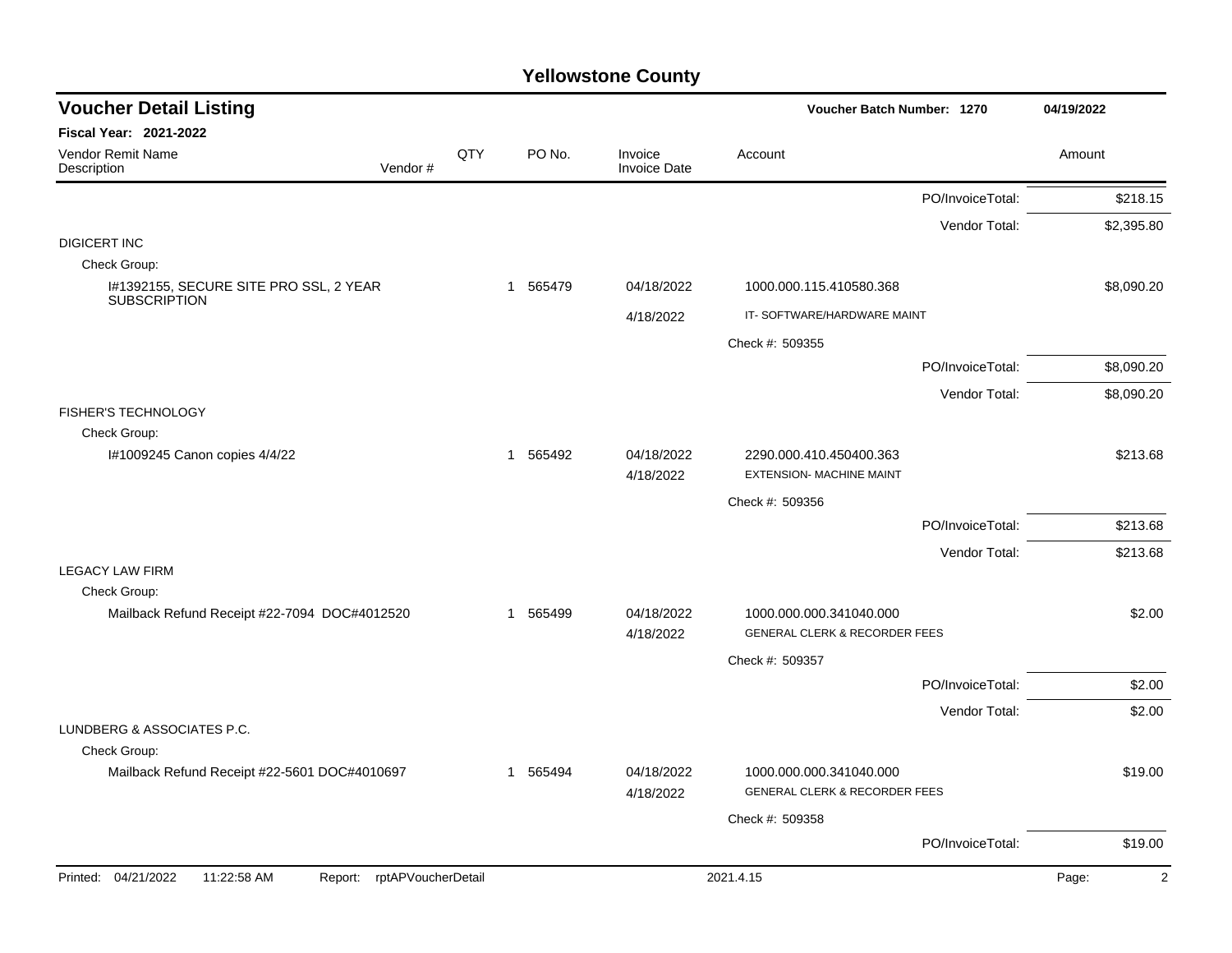| <b>Voucher Detail Listing</b>                         |         |     |             |                                | Voucher Batch Number: 1270               |                  | 04/19/2022 |
|-------------------------------------------------------|---------|-----|-------------|--------------------------------|------------------------------------------|------------------|------------|
| <b>Fiscal Year: 2021-2022</b>                         |         |     |             |                                |                                          |                  |            |
| Vendor Remit Name<br>Description                      | Vendor# | QTY | PO No.      | Invoice<br><b>Invoice Date</b> | Account                                  |                  | Amount     |
|                                                       |         |     |             |                                |                                          | Vendor Total:    | \$19.00    |
| NCGG, INC                                             |         |     |             |                                |                                          |                  |            |
| Check Group:                                          |         |     |             |                                |                                          |                  |            |
| Mailback Refund Receipt #22-6577 DOC#4011894          |         |     | 1 565498    | 04/18/2022                     | 1000.000.000.341040.000                  |                  | \$21.00    |
|                                                       |         |     |             | 4/18/2022                      | <b>GENERAL CLERK &amp; RECORDER FEES</b> |                  |            |
|                                                       |         |     |             |                                | Check #: 509359                          |                  |            |
|                                                       |         |     |             |                                |                                          | PO/InvoiceTotal: | \$21.00    |
|                                                       |         |     |             |                                |                                          | Vendor Total:    | \$21.00    |
| <b>PACE</b>                                           |         |     |             |                                |                                          |                  |            |
| Check Group:                                          |         |     |             |                                |                                          |                  |            |
| 1#8312364 VACTOR TRUCK MOB WATER SETUP                |         |     | 565490<br>1 | 04/18/2022                     | 7256.000.730.431200.362                  |                  | \$225.00   |
|                                                       |         |     |             | 4/18/2022                      | CARROLL DRAIN- MAINT & REPAIRS           |                  |            |
| I#8312364 ROOT CUTTING                                |         |     | 565490<br>1 | 04/18/2022                     | 7256.000.730.431200.362                  |                  | \$1,600.00 |
|                                                       |         |     |             | 4/18/2022                      | CARROLL DRAIN- MAINT & REPAIRS           |                  |            |
|                                                       |         |     |             |                                | Check #: 509360                          |                  |            |
|                                                       |         |     |             |                                |                                          | PO/InvoiceTotal: | \$1,825.00 |
|                                                       |         |     |             |                                |                                          | Vendor Total:    | \$1,825.00 |
| PINK HILL LLC                                         |         |     |             |                                |                                          |                  |            |
| Check Group:                                          |         |     |             |                                |                                          |                  |            |
| 1#635 CLEAN OUT DITCH RUFF PROPERTY                   |         |     | 565485<br>1 | 04/18/2022                     | 7283.000.735.430550.362                  |                  | \$4,000.00 |
|                                                       |         |     |             | 4/18/2022                      | VICTORY IRRIGATION- MAINT & REPAIRS      |                  |            |
| 1635 CLEAN OUT FROM KEMPH'S TO SPILLWAY               |         |     | 565485<br>1 | 04/18/2022                     | 7283.000.735.430550.362                  |                  | \$1,500.00 |
|                                                       |         |     |             | 4/18/2022                      | VICTORY IRRIGATION- MAINT & REPAIRS      |                  |            |
| 1#635 CONSTRUCT ROAD ALONG BANK FOR<br><b>ROADWAY</b> |         |     | 565485<br>1 | 04/18/2022                     | 7283.000.735.430550.362                  |                  | \$800.00   |
|                                                       |         |     |             | 4/18/2022                      | VICTORY IRRIGATION- MAINT & REPAIRS      |                  |            |
|                                                       |         |     |             |                                | Check #: 509361                          |                  |            |
|                                                       |         |     |             |                                |                                          | PO/InvoiceTotal: | \$6,300.00 |
|                                                       |         |     |             |                                |                                          | Vendor Total:    | \$6,300.00 |
| PITMAN, DENIS                                         |         |     |             |                                |                                          |                  |            |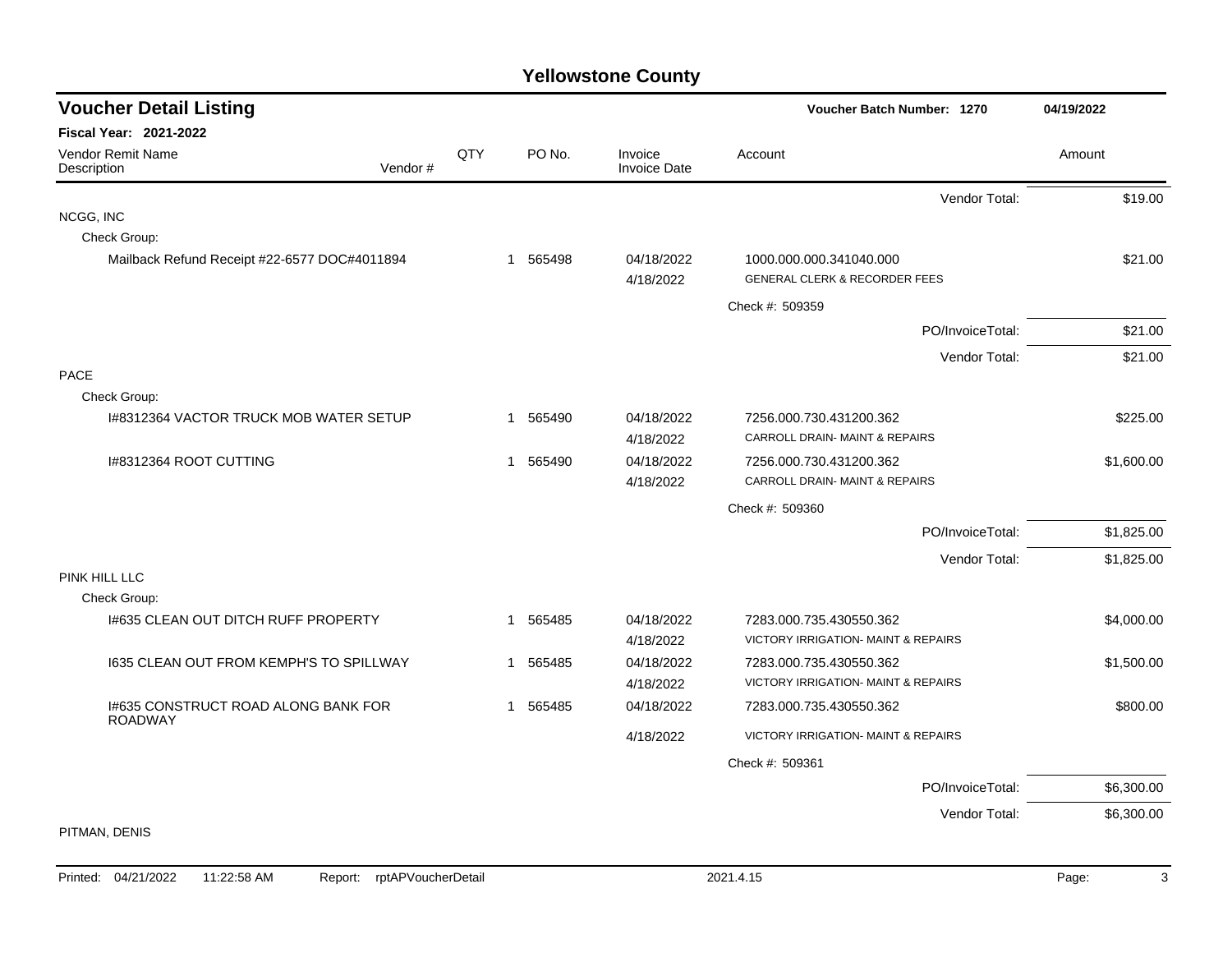| <b>Voucher Detail Listing</b>                 |                    |              |              |                                | Voucher Batch Number: 1270                            |                  | 04/19/2022  |
|-----------------------------------------------|--------------------|--------------|--------------|--------------------------------|-------------------------------------------------------|------------------|-------------|
| <b>Fiscal Year: 2021-2022</b>                 |                    |              |              |                                |                                                       |                  |             |
| Vendor Remit Name<br>Description              | Vendor#            | QTY          | PO No.       | Invoice<br><b>Invoice Date</b> | Account                                               |                  | Amount      |
| Check Group:                                  |                    |              |              |                                |                                                       |                  |             |
| Commuting Mileage for March 2022              |                    | 54           | 565491       | 04/18/2022<br>4/18/2022        | 1000.000.100.410100.371<br><b>BOCC- TRAVEL PITMAN</b> |                  | \$31.59     |
| Business Mileage for March 2022               |                    |              | 188.1 565491 | 04/18/2022<br>4/18/2022        | 1000.000.100.410100.371<br><b>BOCC- TRAVEL PITMAN</b> |                  | \$110.04    |
|                                               |                    |              |              |                                | Check #: 509362                                       |                  |             |
|                                               |                    |              |              |                                |                                                       | PO/InvoiceTotal: | \$141.63    |
|                                               |                    |              |              |                                |                                                       | Vendor Total:    | \$141.63    |
| PUBLIC UTILITIES<br>Check Group:              | 005150             |              |              |                                |                                                       |                  |             |
| A#102083 COURTHOUSE LAWN 4/14/22              |                    | $\mathbf{1}$ | 565480       | 04/18/2022<br>4/18/2022        | 1000.000.145.411200.342<br><b>FACILITIES- WATER</b>   |                  | \$12.60     |
| A#102084 COURTHOUSE 4/14/22                   |                    | 1            | 565480       | 04/18/2022<br>4/18/2022        | 1000.000.145.411200.342<br><b>FACILITIES- WATER</b>   |                  | \$1,731.43  |
| A#272015 MILLER BLDG 4/14/22                  |                    | 1            | 565480       | 04/18/2022<br>4/18/2022        | 1000.000.145.411200.342<br><b>FACILITIES- WATER</b>   |                  | \$809.27    |
| A#175596 205 N 25TH PKG LOT 4/14/22           |                    | $\mathbf 1$  | 565480       | 04/18/2022<br>4/18/2022        | 1000.000.145.411200.342<br><b>FACILITIES- WATER</b>   |                  | \$9.60      |
| A#143751 RND BLDG 4/14/22                     |                    | $\mathbf{1}$ | 565480       | 04/18/2022<br>4/18/2022        | 1000.000.145.411200.342<br><b>FACILITIES- WATER</b>   |                  | \$69.51     |
|                                               |                    |              |              |                                | Check #: 509363                                       |                  |             |
|                                               |                    |              |              |                                |                                                       | PO/InvoiceTotal: | \$2,632.41  |
|                                               |                    |              |              |                                |                                                       | Vendor Total:    | \$2,632.41  |
| <b>RAINBOW GAS COMPANY</b><br>Check Group:    | 036995             |              |              |                                |                                                       |                  |             |
| I#SLSINV01073 Mar 22 Gas Transport            |                    | 1            | 565424       | 04/18/2022<br>4/18/2022        | 5810.000.552.460442.344<br>METRA FACILITIES- GAS      |                  | \$13,508.11 |
|                                               |                    |              |              |                                | Check #: 509364                                       |                  |             |
|                                               |                    |              |              |                                |                                                       | PO/InvoiceTotal: | \$13,508.11 |
|                                               |                    |              |              |                                |                                                       | Vendor Total:    | \$13,508.11 |
| Printed: 04/21/2022<br>11:22:58 AM<br>Report: | rptAPVoucherDetail |              |              |                                | 2021.4.15                                             |                  | Page:<br>4  |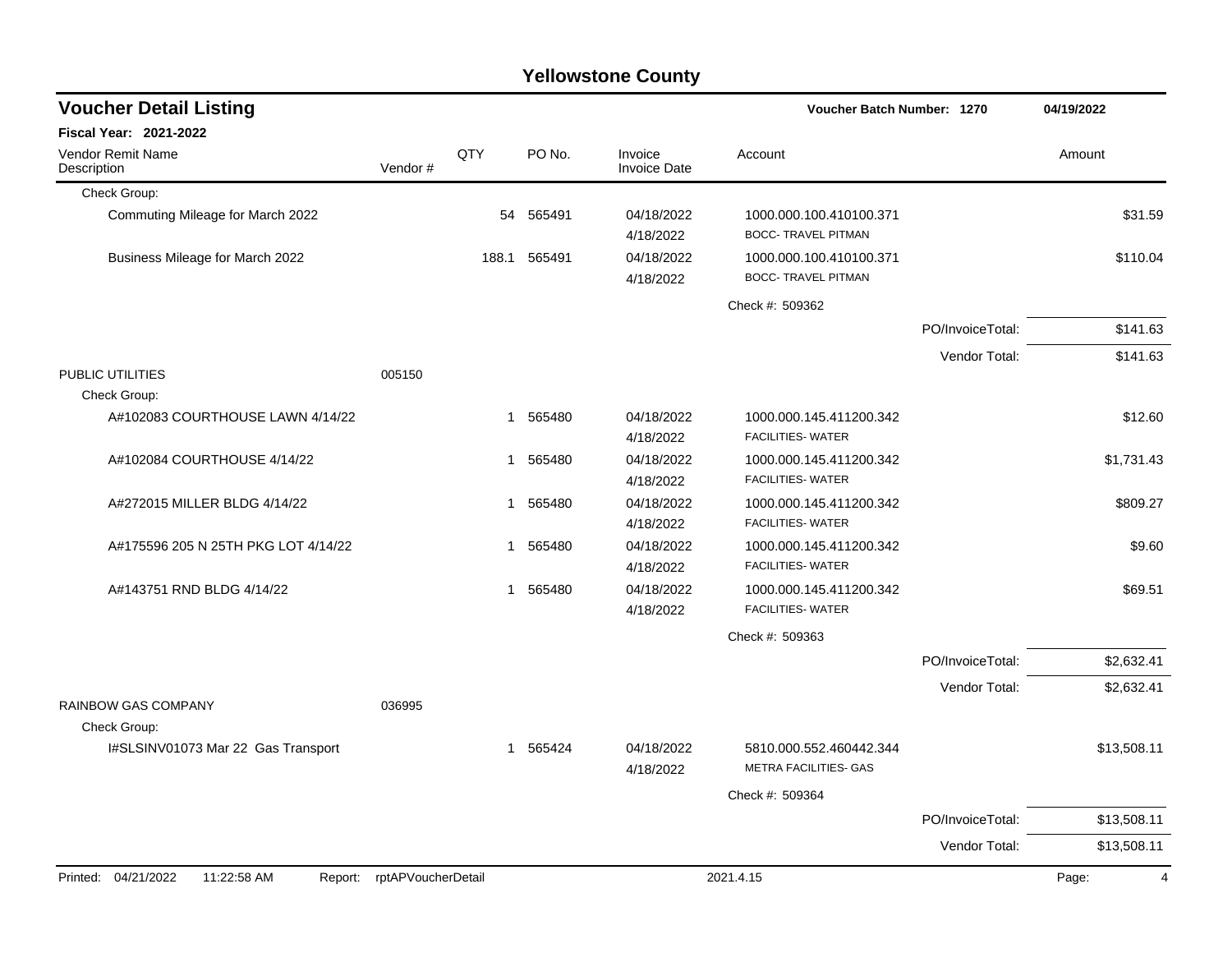| <b>Voucher Detail Listing</b>                                                          |                            |     |              |          |                                | <b>Voucher Batch Number: 1270</b>                       |                  | 04/19/2022 |
|----------------------------------------------------------------------------------------|----------------------------|-----|--------------|----------|--------------------------------|---------------------------------------------------------|------------------|------------|
| <b>Fiscal Year: 2021-2022</b>                                                          |                            |     |              |          |                                |                                                         |                  |            |
| <b>Vendor Remit Name</b><br>Description                                                | Vendor#                    | QTY |              | PO No.   | Invoice<br><b>Invoice Date</b> | Account                                                 |                  | Amount     |
| <b>RUBBER STAMP SHOP</b>                                                               | 005420                     |     |              |          |                                |                                                         |                  |            |
| Check Group:                                                                           |                            |     |              |          |                                |                                                         |                  |            |
| I#220366 - Self-Inking Dater 4/15/22                                                   |                            |     |              | 1 565481 | 04/18/2022<br>4/18/2022        | 1000.000.102.410940.210<br>CLERK & REC- OFFICE SUPPLIES |                  | \$11.75    |
|                                                                                        |                            |     |              |          |                                | Check #: 509365                                         |                  |            |
|                                                                                        |                            |     |              |          |                                |                                                         | PO/InvoiceTotal: | \$11.75    |
|                                                                                        |                            |     |              |          |                                |                                                         | Vendor Total:    | \$11.75    |
| SAYE, PAULA                                                                            |                            |     |              |          |                                |                                                         |                  |            |
| Check Group:                                                                           |                            |     |              |          |                                |                                                         |                  |            |
| <b>Writ DR 17 06</b><br>#21003508 Easley v. Easley Ck. #77671 - S Bar S<br>A101-100051 |                            |     | -1           | 565493   | 04/18/2022                     | 7151.000.000.021250.000                                 |                  | \$308.98   |
|                                                                                        |                            |     |              |          | 4/18/2022                      | SHERIFF WRITS & NOTICES DUE TO OTHERS                   |                  |            |
|                                                                                        |                            |     |              |          |                                | Check #: 509366                                         |                  |            |
|                                                                                        |                            |     |              |          |                                |                                                         | PO/InvoiceTotal: | \$308.98   |
|                                                                                        |                            |     |              |          |                                |                                                         | Vendor Total:    | \$308.98   |
| SUNSET MEMORIAL GARDENS                                                                | 032595                     |     |              |          |                                |                                                         |                  |            |
| Check Group:                                                                           |                            |     |              |          |                                |                                                         |                  |            |
| Mailback Refund Receipt #22-6921 DOC#4012310-2316                                      |                            |     |              | 1 565482 | 04/18/2022                     | 1000.000.000.341040.000                                 |                  | \$7.00     |
|                                                                                        |                            |     |              |          | 4/18/2022                      | <b>GENERAL CLERK &amp; RECORDER FEES</b>                |                  |            |
|                                                                                        |                            |     |              |          |                                | Check #: 509367                                         |                  |            |
|                                                                                        |                            |     |              |          |                                |                                                         | PO/InvoiceTotal: | \$7.00     |
|                                                                                        |                            |     |              |          |                                |                                                         | Vendor Total:    | \$7.00     |
| <b>TRI-STATE TRUCK &amp; EQUIP</b>                                                     | 038469                     |     |              |          |                                |                                                         |                  |            |
| Check Group:                                                                           |                            |     |              |          |                                |                                                         |                  |            |
| I#01P21290 GLASS                                                                       |                            |     | -1           | 562997   | 04/18/2022<br>4/18/2022        | 2110.000.401.430200.361<br>ROAD-VEHICLE REPAIRS         |                  | \$326.99   |
| 1#01W4737 SERVICE 3/31/22                                                              |                            |     | $\mathbf 1$  | 562997   | 04/18/2022                     | 2110.000.401.430200.361                                 |                  | \$5,596.39 |
|                                                                                        |                            |     |              |          | 4/18/2022                      | ROAD-VEHICLE REPAIRS                                    |                  |            |
| I#01P20808 RETURN                                                                      |                            |     | $\mathbf{1}$ | 562997   | 04/18/2022                     | 2110.000.401.430200.361                                 |                  | (\$754.81) |
|                                                                                        |                            |     |              |          | 4/18/2022                      | ROAD-VEHICLE REPAIRS                                    |                  |            |
| Printed: 04/21/2022<br>11:22:58 AM                                                     | Report: rptAPVoucherDetail |     |              |          |                                | 2021.4.15                                               |                  | Page:<br>5 |